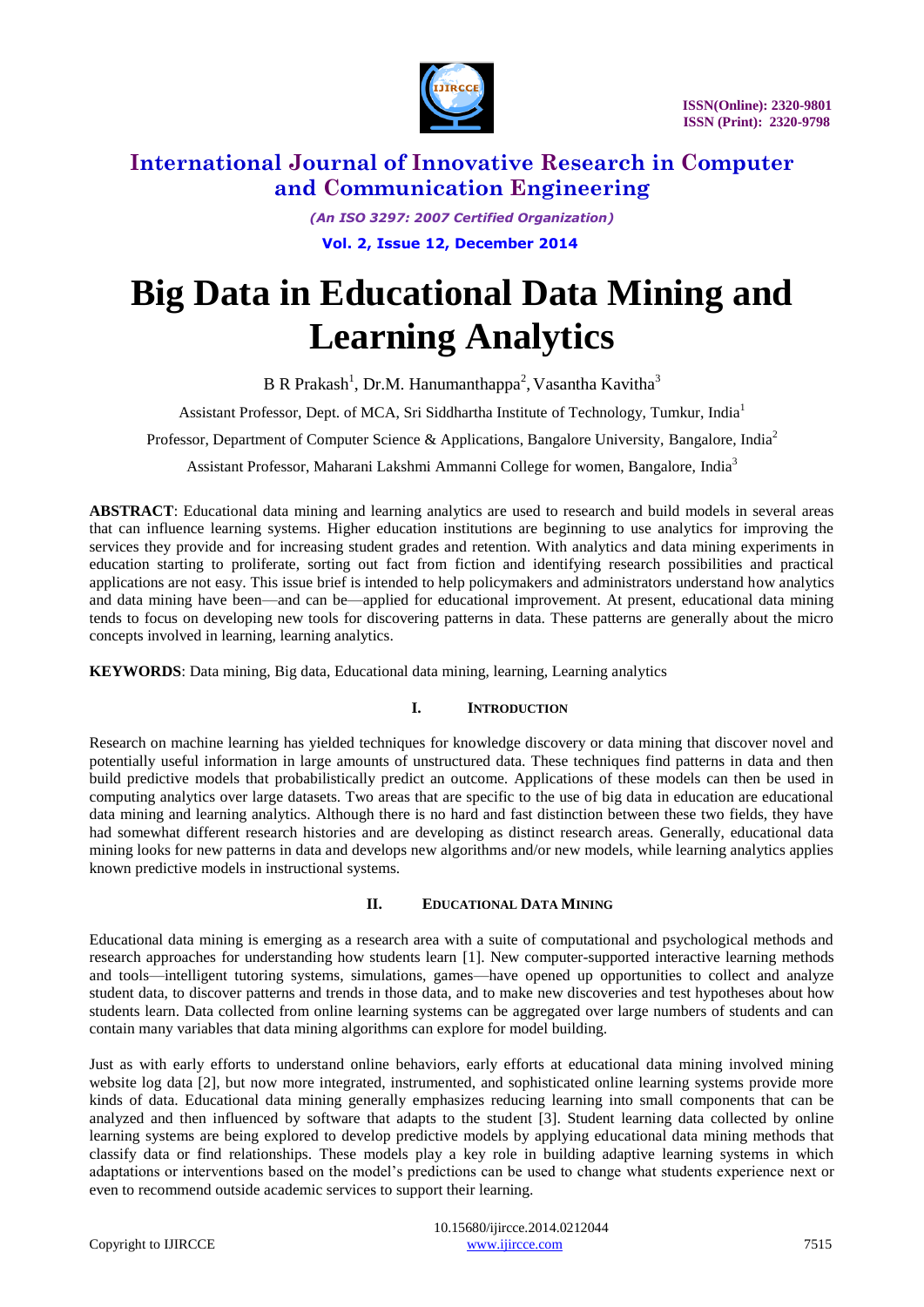

*(An ISO 3297: 2007 Certified Organization)*

### **Vol. 2, Issue 12, December 2014**

An important and unique feature of educational data is that they are hierarchical. Data at the keystroke level, the answer level, the session level, the student level, the classroom level, the teacher level, and the school level are nested inside one another [4, 5]. Other important features are time, sequence, and context. Time is important to capture data, such as length of practice sessions or time to learn. Sequence represents how concepts build on one another and how practice and tutoring should be ordered. Context is important for explaining results and knowing where a model may or may not work. Methods for hierarchical data mining and longitudinal data modeling have been important developments in mining educational data.

Educational data mining researchers [6] view the following as the goals for their research:

1. Predicting students' future learning behavior by creating student models that incorporate such detailed information as students' knowledge, motivation, metacognition, and attitudes;

2. Discovering or improving domain models that characterize the content to be learned and optimal instructional sequences;

3. Studying the effects of different kinds of pedagogical support that can be provided by learning software; and

4. Advancing scientific knowledge about learning and learners through building computational models that incorporate models of the student, the domain, and the software's pedagogy.

To accomplish these four goals, educational data mining research uses the five categories of technical methods [7] described below.

*i. Prediction* entails developing a model that can infer a single aspect of the data (predicted variable) from some combination of other aspects of the data (predictor variables). Examples of using prediction include detecting such student behaviors as when they are gaming the system, engaging in off-task behavior, or failing to answer a question correctly despite having a skill. Predictive models have been used for understanding what behaviors in an online learning environment—participation in discussion forums, taking practice tests and the like—will predict which students might fail a class. Prediction shows promise in developing domain models, such as connecting procedures or facts with the specific sequence and amount of practice items that best teach them, and forecasting and understanding student educational outcomes, such as success on posttests after tutoring [8].

*ii. Clustering* refers to finding data points that naturally group together and can be used to split a full dataset into categories. Examples of clustering applications are grouping students based on their learning difficulties and interaction patterns, such as how and how much they use tools in a learning management system[9], and grouping users for purposes of recommending actions and resources to similar users. Data as varied as online learning resources, student cognitive interviews, and postings in discussion forums can be analyzed usingtechniques for working with unstructured data to extract characteristics of the data and then clustering the results. Clustering can be used in any domain that involves classifying, even to determine how much collaboration users exhibit based on postings in discussion forums[10]

*iii. Relationship mining* involves discovering relationships between variables in a dataset and encoding them as rules for later use. For example, relationship mining can identify the relationships among products purchased in online shopping [11].

• *Association rule mining* can be used for finding student mistakes that co-occur, associating content with user types to build recommendations for content that is likely to be interesting, or for making changes to teaching approaches [12]. These techniques can be used to associate student activity, in a learning management system or discussion forums, with student grades or to investigate such questions as why students' use of practice tests decreases over a semester of study.

*• Sequential pattern mining* builds rules that capture the connections between occurrences of sequential events, for example, finding temporal sequences, such as student mistakes followed by help seeking. This could be used to detect events, such as students regressing to making errors in mechanics when they are writing with more complex and critical thinking techniques, and to analyze interactions in online discussion forums.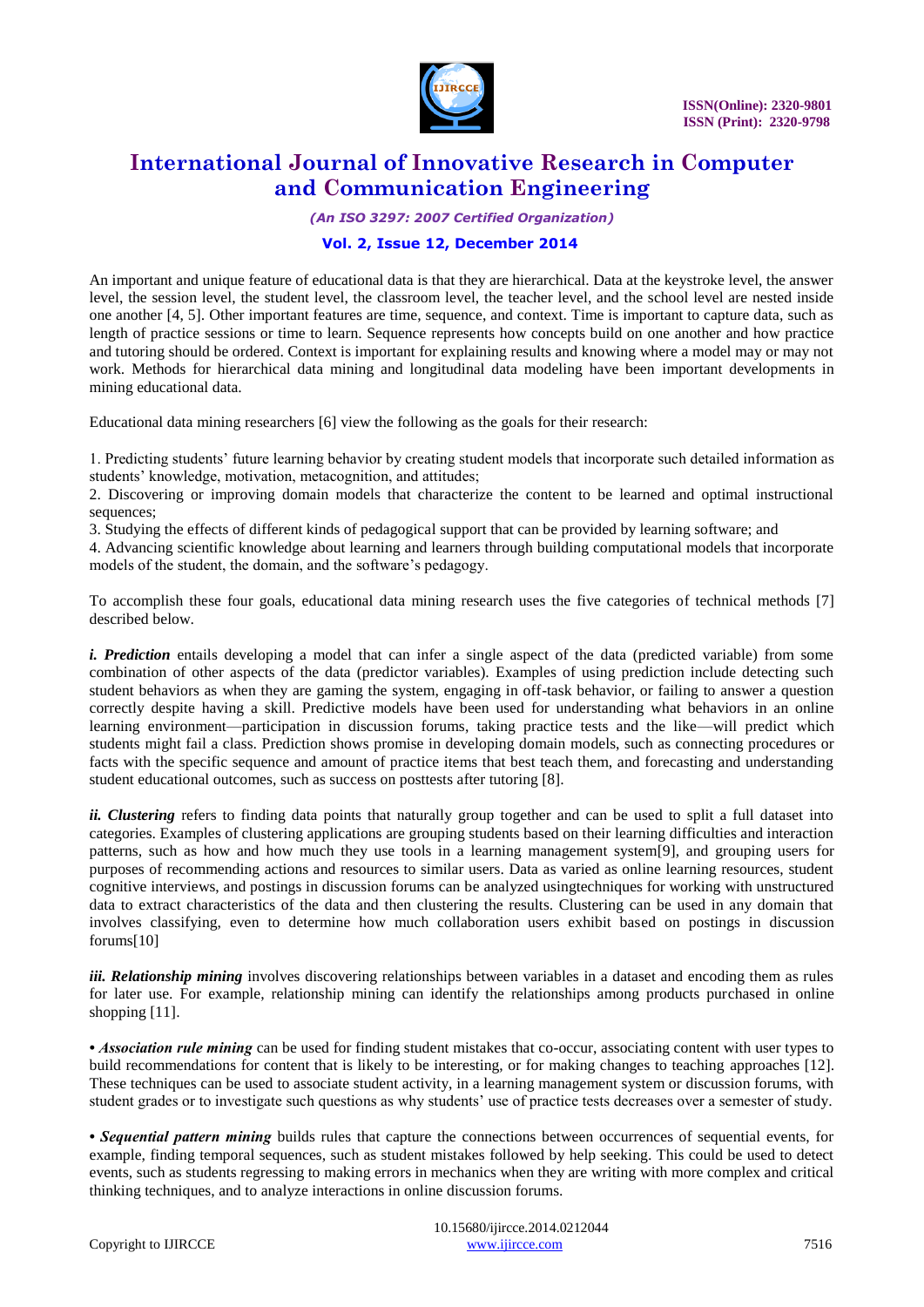

*(An ISO 3297: 2007 Certified Organization)*

### **Vol. 2, Issue 12, December 2014**

Key educational applications of relationship mining include discovery of associations between student performance and course sequences and discovering which pedagogical strategies lead to more effective or robust learning. This latter area—called teaching analytics—is of growing importance and is intended to help researchers build automated systems that model how effective teachers operate by mining their use of educational systems.

*iv. Distillation* for human judgment is a technique that involves depicting data in a way that enables a human to quickly identify or classify features of the data. This area of educational data mining improves machine-learning models because humans can identify patterns in, or features of, student learning actions, student behaviors, or data involving collaboration among students. This approach overlaps with visual data analytics.

*v. Discovery with models* is a technique that involves using a validated model of a phenomenon (developed through prediction, clustering, or manual knowledge engineering) as a component in further analysis. A sample student activity discerned from the data was "map probing." A model of map probing then was used within a second model of learning strategies and helped researchers study how the strategy varied across different experimental states. Discovery with models supports discovery of relationships between student behaviors and student characteristics or contextual variables, analysis of research questions across a wide variety of contexts, and integration of psychometric modeling frameworks into machine-learned models.

#### **III. LEARNING ANALYTICS**

Learning analytics is becoming defined as an area of research and application and is related to academic analytics, action analytics, and predictive analytics. Learning analytics draws on a broader array of academic disciplines than educational data mining, incorporating concepts and techniques from information science and sociology, in addition to computer science, statistics, psychology, and the learning sciences. Unlike educational data mining, learning analytics generally does not emphasize reducing learning into components but instead seeks to understand entire systems and to support human decision making. Learning analytics emphasizes measurement and data collection as activities that institutions need to undertake and understand, and focuses on the analysis and reporting of the data. Unlike educational data mining, learning analytics does not generally address the development of new computational methods for data analysis but instead addresses the application of known methods and models to answer important questions that affect student learning and organizational learning systems. Unlike educational data mining, which emphasizes systemgenerated and automated responses to students, learning analytics enables human tailoring of responses, such as through adapting instructional content, intervening with at-risk students, and providing feedback.

Technical methods used in learning analytics are varied and draw from those used in educational data mining. Additionally, learning analytics may employ:

• Social network analysis (e.g., analysis of student-to-student and student-to-teacher relationships and interactions

to identify disconnected students, influencers, etc.) and

• Social or "attention" metadata to determine what a user is engaged with.

As with educational data mining, providing a visual representation of analytics is critical to generate actionable analyses; information is often represented as "dashboards" that show data in an easily digestible form.

A key application of learning analytics is monitoring and predicting students' learning performance and spotting potential issues early so that interventions can be provided to identify students at risk of failing a course or program of study [13]. Several learning analytics models have been developed to identify student risk level in real time to increase the students' likelihood of success. Examples of such systems include Purdue University's Course Signals system and the Moodog system being used at the course level at the University of California, Santa Barbara, and at the institutional level at the University of Alabama. Higher education institutions have shown increased interest in learning analytics as they face calls for more transparency and greater scrutiny of their student recruitment and retention practices.

Data mining of student behavior in online courses has revealed differences between successful and unsuccessful students in terms of such variables as level of participation in discussion boards, number of emails sent, and number of quizzes completed. Analytics based on these student behavior variables can be used in feedback loops to provide more fluid and flexible curricula and to support immediate course alterations based on analyses of real-time learning data.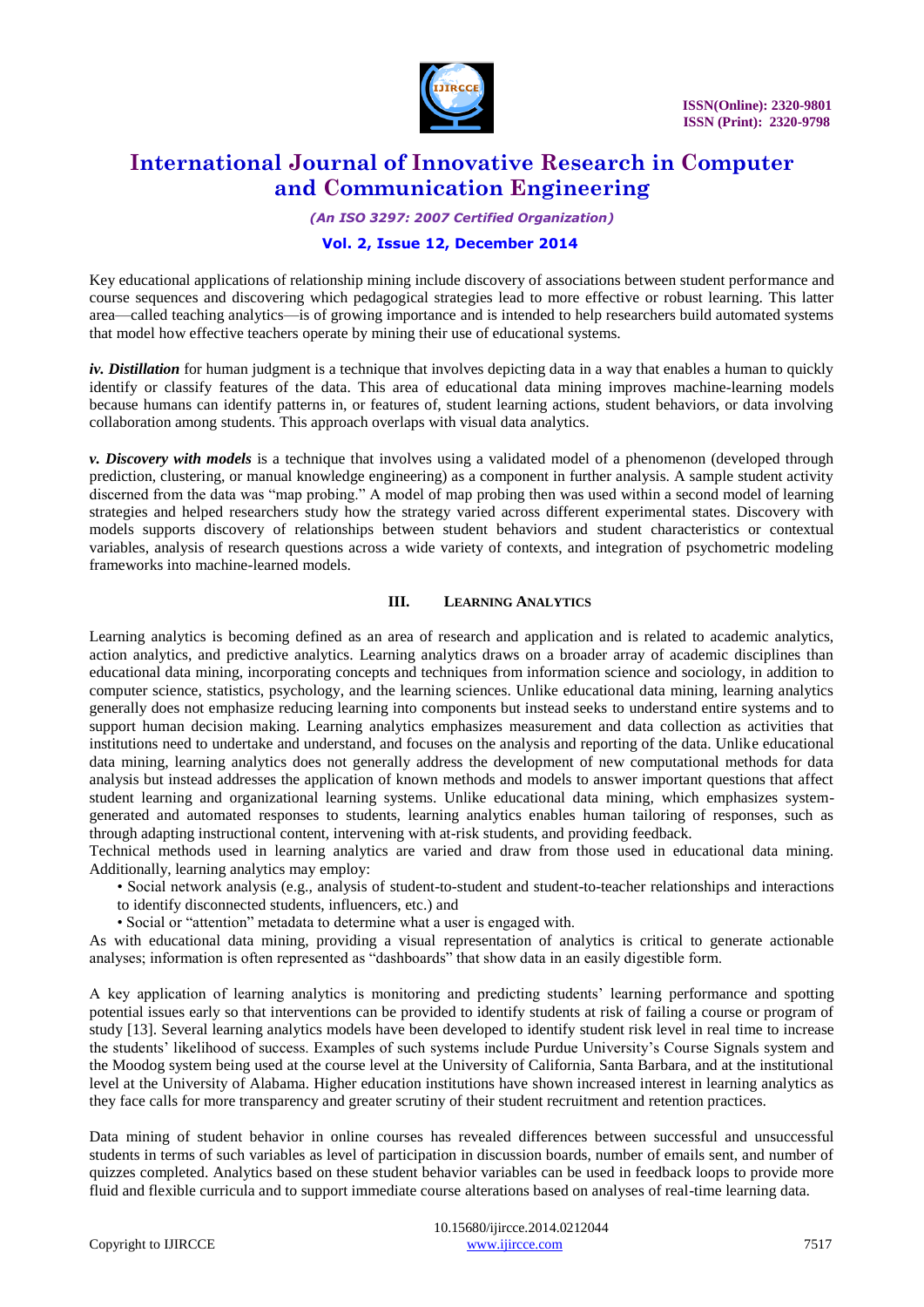

#### *(An ISO 3297: 2007 Certified Organization)*

#### **Vol. 2, Issue 12, December 2014**

### **IV. EDUCATIONAL DATA MINING AND LEARNING ANALYTICS APPLICATIONS**

Educational data mining and learning analytics research are beginning to answer increasingly complex questions about what a student knows and whether a student is engaged. For example, questions may concern what a short-term boost in performance in reading a word says about overall learning of that word, and whether gaze-tracking machinery can learn to detect student engagement. Researchers have experimented with new techniques for model building and also with new kinds of learning system data that have shown promise for predicting student outcomes. Previous sections presented the research goals and techniques used for educational data mining and learning/visual analytics. This section presents broad areas of applications that are found in practice, especially in emerging companies. These application areas were discerned from the review of the published and gray literature and were used to frame the interviews with industry experts. These areas represent the broad categories in which data mining and analytics can be applied to online activity, especially as it relates to learning online. This is in contrast to the more general areas for big data use, such as health care, manufacturing, and retail [14].

These application areas are (1) modeling of user knowledge, user behavior, and user experience; (2) user profiling; (3) modeling of key concepts in a domain and modeling a domain's knowledge components, (4) and trend analysis. Another application area concerns how analytics are used to adapt to or personalize the user's experience. Each of these application areas uses different sources of data, and Exhibit, briefly describes questions that these categories answer and lists data sources that have been used thus far in these applications. In the remainder of this section, each area is explored in more detail along with examples from both industry practice and academic research.

| <b>Application Area</b>  | <b>Questions</b>                                                                                                                         | <b>Type of Data Needed for Analysis</b>                                                                                                                                                                                                                                                                                                                                                              |
|--------------------------|------------------------------------------------------------------------------------------------------------------------------------------|------------------------------------------------------------------------------------------------------------------------------------------------------------------------------------------------------------------------------------------------------------------------------------------------------------------------------------------------------------------------------------------------------|
| User knowledge modeling  | What content does a student know<br>(e.g., specific skills and concepts)<br>or procedural knowledge and<br>higher order thinking skills) | Student's responses (correct, incorrect, partially<br>correct), time spent before responding to a prompt or<br>question, hints requested, repetitions of wrong<br>answers, and errors made<br>The skills that a student practiced and total<br>opportunities for practice<br>Student's performance level inferred from system<br>work or collected from other sources, such as<br>standardized tests |
| User behavior modeling   | What do patterns of student<br>behavior mean for their learning?<br>Are students motivated?                                              | Student's responses (correct, incorrect, partially<br>correct), time spent before responding to a prompt or<br>question, hints requested, repetitions of wrong<br>answers, and errors made<br>Any changes in the classroom/school context during<br>the investigation period of time                                                                                                                 |
| User experience modeling | Are users satisfied with their<br>experience?                                                                                            | Response to surveys or questionnaires<br>Choices, behaviors, or performance in subsequent<br>learning units or courses                                                                                                                                                                                                                                                                               |
| User profiling           | What groups do users cluster<br>into?                                                                                                    | Student's responses (correct, incorrect, partially<br>correct), time spent before responding to a prompt or<br>question, hints requested, repetitions of wrong<br>answers, and errors made                                                                                                                                                                                                           |
| Domain modeling          | What is the correct level at which<br>to divide topics into modules and<br>how should these modules be<br>sequenced?                     | Student's responses (correct, incorrect, partially<br>correct) and performance on modules at different<br>grain sizes compared to an external measure<br>A domain model taxonomy<br>Associations among problems and between skills<br>and problems                                                                                                                                                   |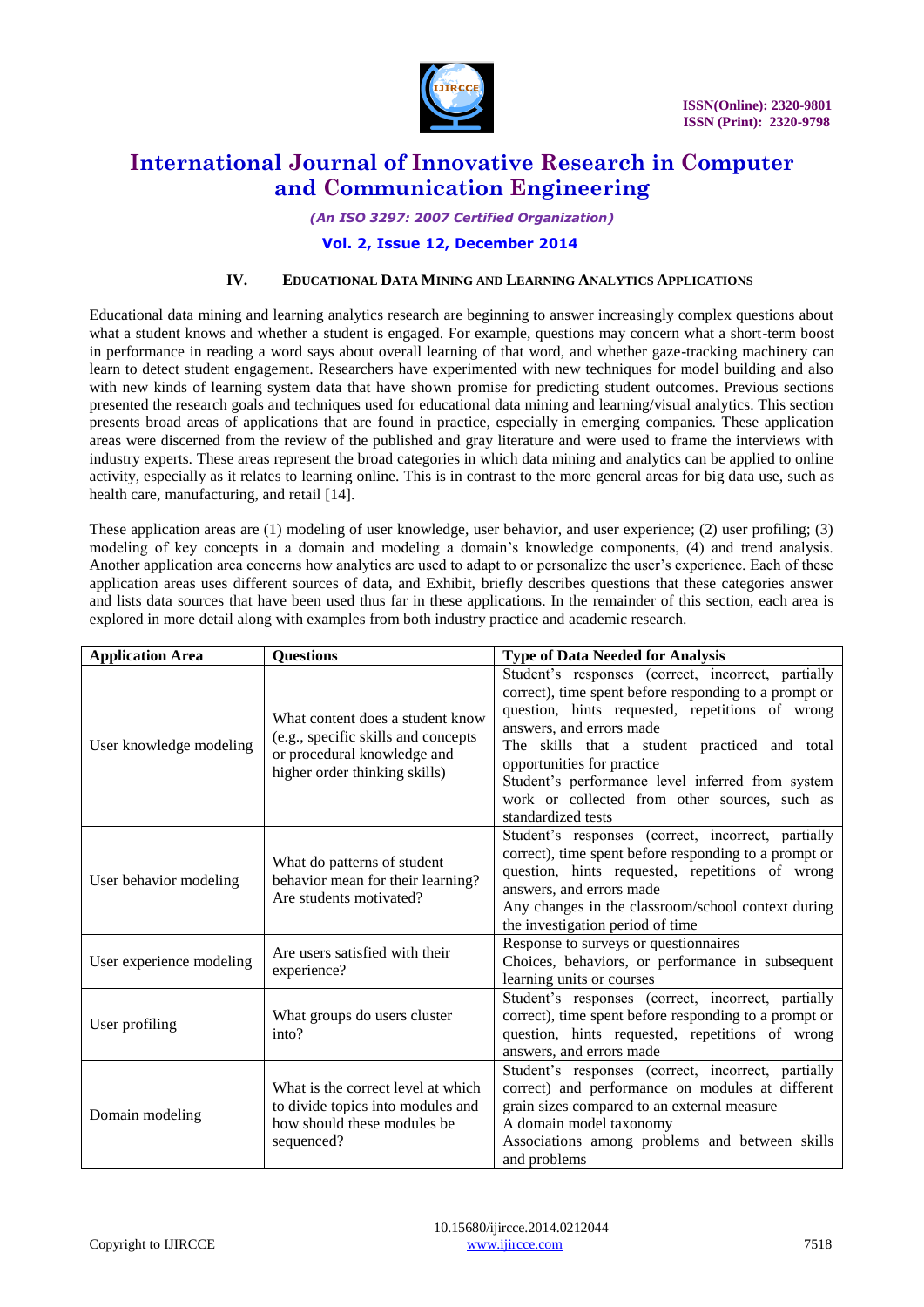

*(An ISO 3297: 2007 Certified Organization)*

### **Vol. 2, Issue 12, December 2014**

| Learning component<br>analysis and instructional<br>principle analysis | Which components are effective<br>at promoting learning? What<br>learning principles work well?<br>How effective are whole<br>curricula?                                                      | Student's responses (correct, incorrect, partially<br>correct) and performance on modules at different<br>levels of detail compared to an external measure<br>A domain model taxonomy<br>Association structure among problems and between<br>skills and problems                           |
|------------------------------------------------------------------------|-----------------------------------------------------------------------------------------------------------------------------------------------------------------------------------------------|--------------------------------------------------------------------------------------------------------------------------------------------------------------------------------------------------------------------------------------------------------------------------------------------|
| Trend analysis                                                         | What changes over time and<br>how?                                                                                                                                                            | Varies depending on what information is of interest;<br>typically would need at least three data points<br>longitudinally to be able to discern a trend<br>Data collected include enrollment records, degrees,<br>completion, student source, and high school data in<br>consecutive years |
| <b>Application Area</b>                                                | Questions                                                                                                                                                                                     | Type of Data Needed for Analysis                                                                                                                                                                                                                                                           |
| Adaptation and<br>Personalization                                      | What next actions can be<br>suggested for the user?<br>How should the user experience<br>be changed for the next user?<br>How can the user experience be<br>altered, most often in real time? | Varies depending on the actual recommendation<br>given<br>May need to collect historical data about the user<br>and also related information on the product or<br>service to be recommended<br>Student's academic performance record                                                       |

#### **V. CONCLUSION**

Working with big data using data mining and analytics is rapidly becoming common in the commercial sector. Tools and techniques once confined to research laboratories are being adopted by forward-looking industries, most notably those serving end users through online systems. Higher education institutions are applying learning analytics to improve the services they provide and to improve visible and measurable targets such as grades and retention. Now, with advances in adaptive learning systems, possibilities exist to harness the power of feedback loops at the level of individual teachers and students. Measuring and making visible students' learning and assessment activities open up the possibility for students to develop skills in monitoring their own learning and to see directly how their effort improves their success. Teachers gain views into students' performance that help them adapt their teaching or initiate interventions in the form of tutoring, tailored assignments, and the like. Adaptive learning systems enable educators to quickly see the effectiveness of their adaptations and interventions, providing feedback for continuous improvement. Researchers and developers can more rapidly compare versions of designs, products, and approaches to teaching and learning, enabling the state of the art and the state of the practice to keep pace with the rapid pace of adoption of online and blended learning environments.

#### **REFERENCES**

- [1]. Anaya, A. R., and J. G. Boticario. 2009. "A Data Mining Approach to Reveal Representative Collaboration Indicators in Open Collaboration Frameworks.‖ In Educational Data Mining 2009: Proceedings of the 2nd International Conference on Educational Data Mining, edited by T. Barnes, M. Desmarais, C. Romero, and S. Ventura, 210–219.
- [2]. Amershi, S., and C. Conati. 2009. "Combining Unsupervised and Supervised Classification to Build User Models for Exploratory Learning Environments." Journal of Educational Data Mining 1 (1): 18-71.
- [3]. Arnold, K. E. 2010. ―Signals: Applying Academic Analytics. EDUCAUSE Quarterly 33 (1). <http://www.educause.edu/EDUCAUSE+Quarterly/EDUCAUSEQuarterlyMagazineVolum/SignalsApplyingAcademicAnalyti/199385>
- [4]. Baker, R. S. J. d., S. M. Gowda, and A. T. Corbett. 2011. "Automatically Detecting a Student's Preparation for Future Learning: Help Use Is Key." In Proceedings of the 4th International Conference on Educational Data Mining, edited by M. Pechenizkiy, T. Calders, C. Conati, S. Ventura, C. Romero, and J. Stamper, 179–188.
- [5]. Blikstein, P. 2011. "Using Learning Analytics to Assess Students' Behavior in Open-Ended Programming Tasks." Proceedings of the First International Conference on Learning Analytics and Knowledge. New York, NY: Association for Computing Machinery, 110–116.
- [6]. Jeong, H., and G. Biswas. 2008. "Mining Student Behavior Models in Learning-by-Teaching Environments." In Proceedings of the 1st International Conference on Educational Data Mining, Montréal, Québec, Canada,127–136.